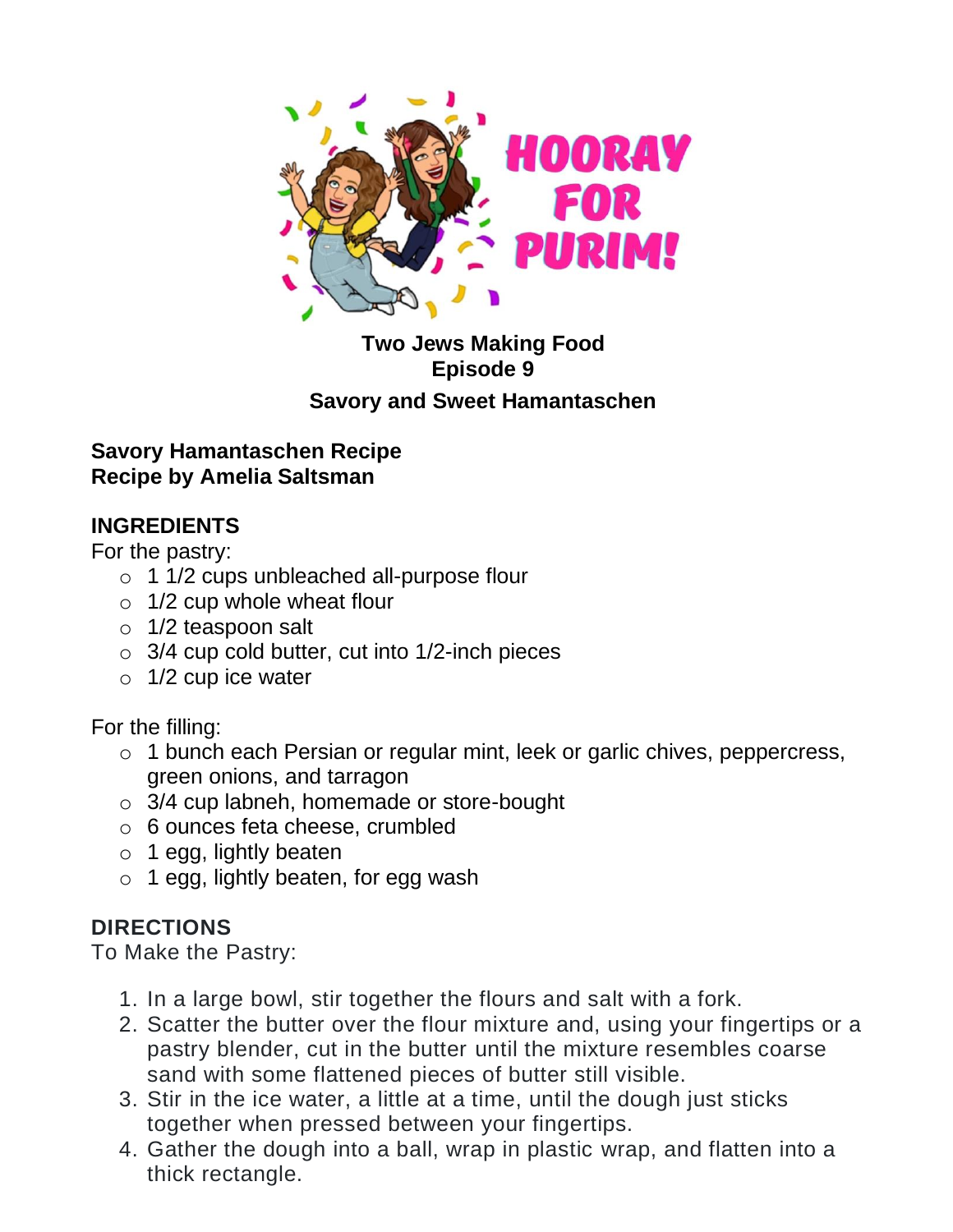5. Refrigerate for at least 15 minutes. (The dough can be made up to 3 days ahead and refrigerated; let it rest at room temperature until soft enough to roll out, about 15 minutes.)

To Make the Filling:

- 1. Finely chop enough of each of the herbs in any combination preferred to total 1¼ cups (75 g) lightly packed.
- 2. In a medium bowl, use a fork to mash together the labneh and feta.
- 3. Stir in the egg, then stir in the chopped herbs.

To Assemble the Pastries:

- 1. Preheat the oven to 425°F. Have ready 2 sheet pans. If you like, line them with parchment paper.
- 2. Divide the dough in half and rewrap and refrigerate half of it. On a lightly floured work surface, roll out the other half into a rectangle or circle 1/16 to ⅛ inch thick. Cut out 12 circles each 3½ inches in diameter, rerolling any scraps as needed.
- 3. Mound 1 tablespoon of filling in the center of each dough circle. Fold the sides of the dough up over the filling to form a triangle, leaving a nickel-size bit of filling exposed. Pinch the three corners of the triangle very firmly to seal. Arrange the pastries on a sheet pan, spacing them about 1 inch apart. Refrigerate the first batch while you make more with the remaining half of the dough and filling. Top off the pastries with any leftover filling. Brush the pastries with the egg wash.
- 4. Bake the pastries for 12 minutes; the bottoms will be light golden. Reduce heat to 375°F and continue to bake until the crust is a rich gold and the filling is puffed and browned in places, 10 to 12 minutes longer. Using an offset spatula, transfer the pastries to a wire rack and let cool for 5 to 10 minutes before serving. Refrigerate leftover hamantaschen; they can be reheated in a 350°F.

# Kitchen Note:

Unbaked hamantaschen can be frozen, well wrapped, for up to one week. Brush frozen pastries with egg wash just before baking, and increase oven times to 15 and 18 minutes, respectively.

# **Hamantaschen Cookies with Lemon Curd**

# **Dough:**

4 eggs (3 for dough/1 for egg wash) 1 cup granulated sugar